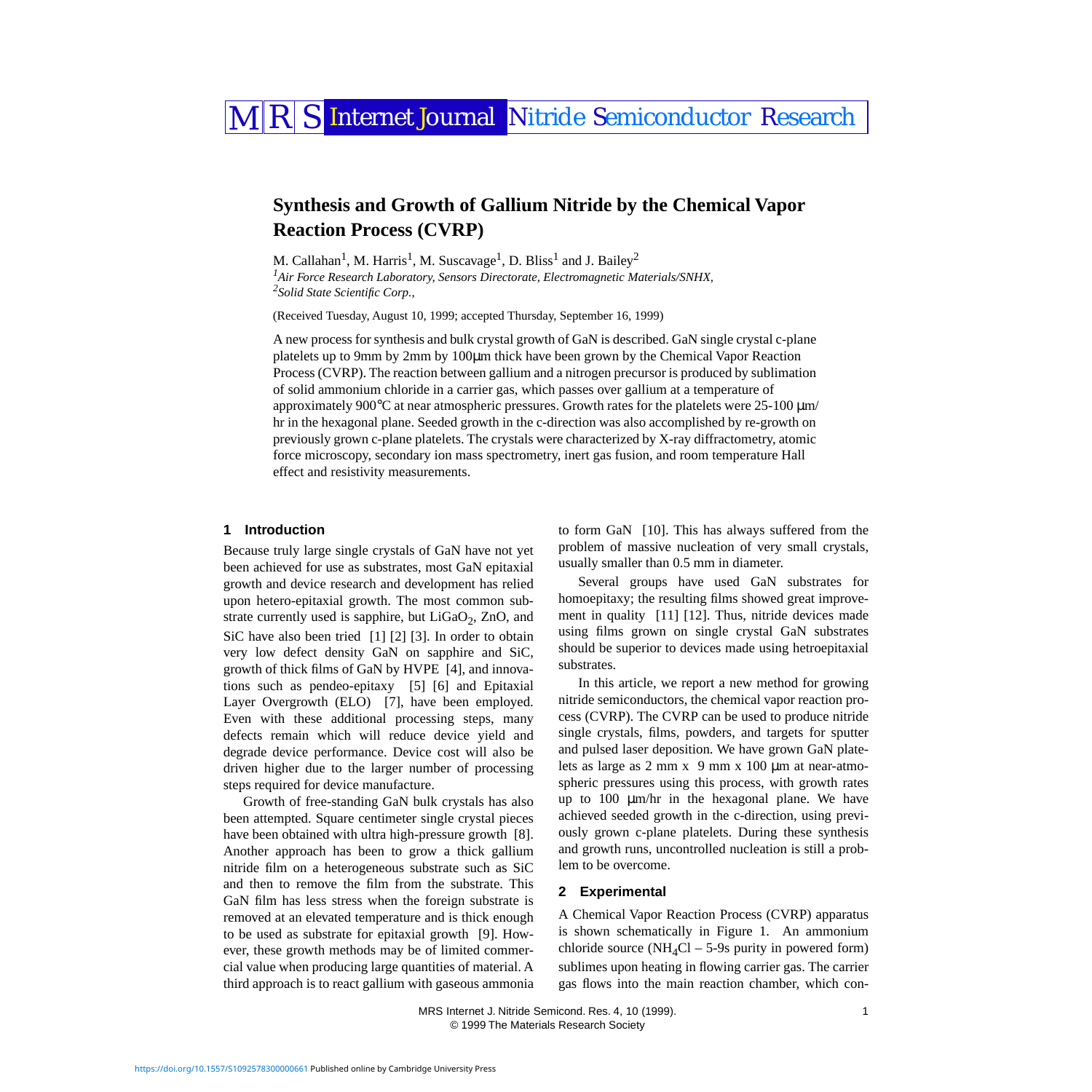sists of a three-zone furnace, quartz reaction tube, and reactant recovery system. The three zones of the furnace allow for a temperature gradient between the gallium source and the substrate. By-products are captured in the recovery system downstream, consisting of a separation chamber to capture excess NH4Cl and other precipitants and a chamber containing water for scrubbing HCl,  $Cl_2$ , and NH<sub>3</sub>.

In a typical experiment 60 grams of ammonium chloride and 40 grams of gallium are placed in their respective quartz boats. On several runs a quartz square with  $\sim 10 \text{ cm}^2$  of surface area was placed on top of the substrate holder, located 1-10 cm downstream from the gallium. On some runs mm-size single crystal gallium nitride plates from previous runs were placed on the quartz substrate (see Figure [1\)](#page-4-9). After the components are loaded and the reactor is assembled, a 3-5% hydrogen/ nitrogen gas mixture is flowed at 225 sccm at room temperature into the quartz reaction tube (1.2m x 7cm dia.). While the system is being purged with forming gas, the temperature is increased, heating the gallium and substrate to the reaction temperature between 850 - 1050°C. Typical ramp time to temperature is 4 hours. The carrier gas continues purging at temperature overnight to remove oxides from the surface of the gallium and to rid the system of oxygen. After sufficient purging, ammonium chloride is introduced into the reaction zone by heating the NH<sub>4</sub>Cl source with an external heating jacket. The rate of nitrogen reactant delivered from the ammonium chloride is adjusted by controlling the temperature of the ammonium chloride and, to a lesser extent, by adjusting the flow rate of the carrier gas. Best results were obtained when the ammonium chloride was held at  $225^{\circ}$ C, where the vapor pressure is  $\sim$ 22 Torr. The flow rate of the carrier gas was maintained at 225 sccm throughout the experiment. The ammonium chloride typically flowed over the gallium for 24-48 hours. The entire experiment typically lasts 3 to 4 days.

During the course of the experiment, most of the gallium nitride forms on or slightly above the surface of the gallium in the boat as a somewhat spherical mass of polycrystalline GaN. Embedded within this mass are many small platelets of c-plane single crystal GaN. Figure [2](#page-4-9) shows a polycrystalline mass after removal from the gallium boat.

Seeded growth also resulted on the c-plates from previous runs. Surface properties of the c-plane platelets were analyzed by double axis x-ray rocking curve with a high-resolution four-circle x-ray diffractometer, Scanning Electron Microscope, and a high resolution Atomic Force Microscope. Powder diffraction, Glow Discharge Mass Spectrometry, and Inert Gas Fusion were performed to determine the purity of the platelets. Hall Effect and resistivity measurements were also performed.

# **3 Results**

During the overnight purge with forming gas, the gallium remains in the boat and its surface is specular. But at the onset of the reaction between gallium and the nitrogen precursor the gallium surface becomes dull and a thin, polycrystalline crust forms. The crust may be mechanically tough and dense, with the interior containing numerous plate-like single crystals. On the upper surface of the crust, where the Ga vapor concentration presumably is low and the nitrogen precursor concentration is high, crystal growth is typically most rapid in the c-direction. Beneath the crust, where the Ga vapor concentration is high and the nitrogen precursor concentration is low because diffusion is inhibited, crystal growth is preferentially in the hexagonal plane, so wider c-plane platelets are formed. Usually no unreacted gallium remains in this polycrystalline mass at the conclusion of the experiment. However, if some does remain, it can be etched with a 50% by volume solution of nitric acid for 24 hours to aid in retrieving the single crystal platelets. Platelets as large as 9mm x 2mm x 100  $\mu$ m have been retrieved. Figure [3](#page-4-9) shows two representative platelets contained within the polycrystalline mass.

The tendency toward c-direction growth increases on the crust near the edge of the quartz boat, where the nitrogen precursor concentration is presumably the highest and gallium concentration the lowest. A picture of some clearly defined c-axis growth on the edge of the crust is shown in Figure [4](#page-4-9). This is similar to the results obtained in several other vapor transport systems for GaN growth [\[10\]](#page-4-6).

A fraction of the gallium transports as vapor downstream from the gallium boat, forming gallium nitride on the quartz tubing. In this downstream region the caxis growth habit is dominant, probably due to the gallium-deficient conditions. Thus, several experiments were performed by placing platelets from previous runs on the substrate holder located 1-10 centimeters downstream from the gallium boat in order to obtain seeded growth. Overgrowth of GaN on such c-plane seed platelets was successful, with an average growth rate of 20- 25 µm/hr. The optical micrograph in Figure [5](#page-4-9) shows the original seed crystal in the center and the rapid growth in the c-directions. Growth in the c+ direction was slightly faster than in the c- direction. Growth in the hexagonal plane was only  $\sim$  20% as fast as along the Caxis. This type of preferential growth in the c-direction is typical for the gallium-deficient region in the CVRP growth system.

2 MRS Internet J. Nitride Semicond. Res. 4, 10 (1999). © 1999 The Materials Research Society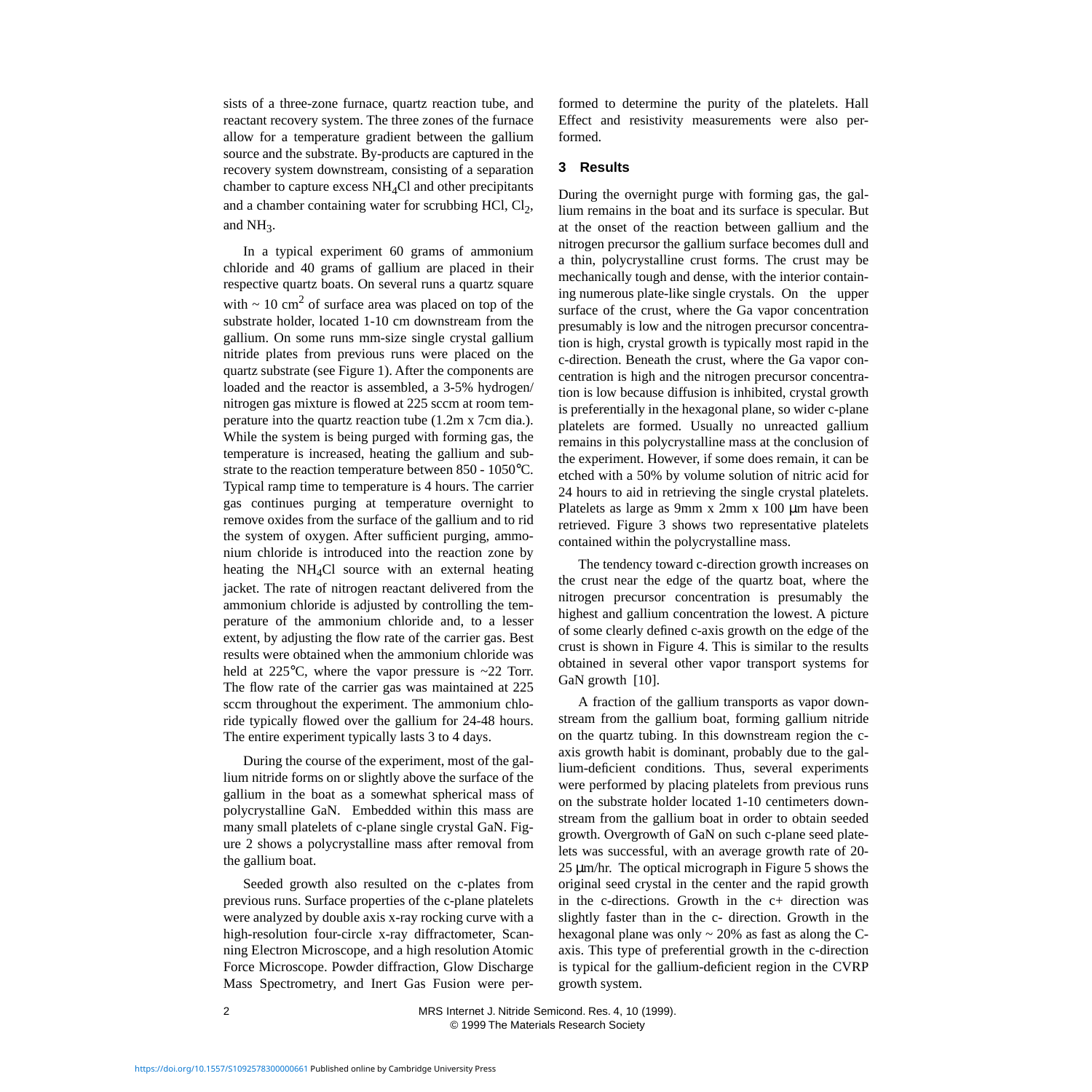#### **4 Characterization**

The GaN single crystals were clear and usually colorless. Visual inspection of the c-plane platelets shows one side has a specular surface while the other side does not. This morphology is similar to GaN single crystals grown by the high-pressure technique [\[13\]](#page-4-10). Ponce et al. [\[14\]](#page-4-11) determined that the specular side of the crystal was a Ga-terminated surface whereas the stepped side was N-terminated. We assume this is true of our crystals, also. Figure [6](#page-4-9) displays AFM images of the surfaces of a GaN crystal platelet grown by CVRP. Steps 4.5 nm to 42 nm tall are clearly visible on the N-terminated surface. The Ga-terminated surface is featureless with a rms roughness of 0.86 nm, compared to a 10.4 nm rms for the N-terminated surface.

Powder diffraction indicates that the platelets shown in Figure [3](#page-4-9) are pure gallium nitride. An x-ray rocking curve measurement performed on a Phillips high resolution five crystal diffractometer is shown in Figure [7](#page-4-9). The measurement shows that the platelet is c-plane with a FWHM of 118 arc-seconds.

The room temperature resistivity of a representative single crystal platelet was measured to be 0.323 ohmcm, with Hall mobility of 103  $\text{cm}^2/\text{Vs}$ , and n-type carrier concentration of 1.93 x  $10^{19}$ cm<sup>-3</sup>. A calibrated SIMS measurement of the platelet material showed a very high concentration of oxygen (6 x  $10^{20}$ cm<sup>-3</sup>), which could explain the high carrier concentration. This was corroborated by inert gas fusion analysis, which revealed 0.142 percent oxygen  $(1.2 \times 10^{20} \text{ cm}^{-3})$ . Glow Discharge Mass Spectrometry showed  $1x10^{18}$  cm<sup>-3</sup> silicon with all other detected elements present at less than 2.5 ppm. Chlorine was measured at 1.8 ppm.

# **5 Discussion**

<span id="page-2-0"></span>The following reactions occur upon sublimation of ammonium chloride [\[15\]](#page-4-12)

$$
NH4Cl (s) \Leftrightarrow NH3 (g) + HCl (g) (rapid dissociation)
$$
 (1)

$$
2HCl (g) \Leftrightarrow H_2(g) + Cl_2(g) \text{ (slow dissociation)}
$$
 (2)

$$
2NH_3 (g) \Leftrightarrow N_2 (g) + 3H_2 (g) \text{ (slow dissociation)}
$$
 (3)

Only 4% of ammonia dissociates in the presence of quartz at 950°C [\[15\]](#page-4-12) and the dissociation of HCl is even slower [\[16\]](#page-4-13). The ideal gas law can be used to determine the equivalent flow rates for HCl and  $NH_3$  gas when solid ammonium chloride sublimes. Thus, the equivalent flow rates from the resultant gases formed in the CVRP process for the experiments that were performed are approximately: 220 ccm  $N_2$ , 7 ccm  $H_2$ , 4-8 ccm HCl, and  $3-6$  ccm  $NH_3$ , with trace amounts of ammonium chloride and chlorine.

The mechanism for formation of GaN in the CVRP method is currently unclear because of the proximity of the ammonia and HCl when they react with the gallium. In a typical HVPE process, HCl flows over gallium to form gallium chloride (GaCl) at 800-900° C, which then combines with ammonia downstream (typical flow rates are 10-40 ccm for HCl and 300-1000 ccm for  $NH<sub>3</sub>$ ) at 900-1100° C to form gallium nitride on a substrate [\[16\]](#page-4-13). In CVRP the  $NH<sub>3</sub>$  and HCl crack approximately at the same time and at a much lower  $NH<sub>3</sub>/HCl$  ratio than in a typical HVPE process (CVRP  $\sim$  1:1, HVPE  $>$  30:1). Since the  $NH<sub>3</sub>$  and the HCl coexist in the same gas stream, a large percentage of gallium nitride is then immediately formed when these gases flow over the surface of the gallium in the hot zone.

It was desired to increase the NH3/HCl ratio in CVRP for a direct comparison with HVPE growth. We performed several CVRP experiments with ammonia added to the gas upstream of the ammonium chloride in order to increase the  $NH<sub>3</sub>/HCl$  ratio. This suppressed the sublimation of the ammonium chloride by reducing the HCl partial pressure (See Equation [\(1\)](#page-2-0)). We plan additional experiments in which  $NH<sub>3</sub>$  will be added downstream of the ammonium chloride to produce a higher NH3/HCl ratio without suppressing ammonium chloride sublimation.

Hoping to slow down nucleation, we used the CVRP method with ammonium bromide instead of ammonium chloride in one experiment, with limited success. The high temperature (800-900°C) of the growth zone may have prevented formation of GaN when ammonium bromide was used. The effect of various ammonium halides  $(NH<sub>4</sub>Cl, NH<sub>4</sub>Br, and NH<sub>4</sub>I)$  and their combinations will be studied in the near future.

The effect of carrier gases on the growth rate and morphology of GaN has been studied by several researchers. Molnar et al. found improved material quality and reduced growth rates when additional HCl was added to the flow downstream from the gallium source in HVPE systems [\[17\].](#page-4-14) Hydrogen and nitrogen are also said to have an influence on growth. Rebey et al. showed that increased hydrogen enhances GaN decomposition by gallium surface desorption above 830° C at atmospheric pressure, while nitrogen and ammonia suppress decomposition [\[18\]](#page-4-15). Koleske et al. showed that  $H_2$  pressure also affects decomposition [\[19\]](#page-4-16). Thus, it is evident that decomposition reaction routes play a large role in changing the overall growth kinetics. This seems to be the case in the CVRP system because GaN formation is greatly reduced at temperatures above 1200° C, which

 MRS Internet J. Nitride Semicond. Res. 4, 10 (1999). 3 © 1999 The Materials Research Society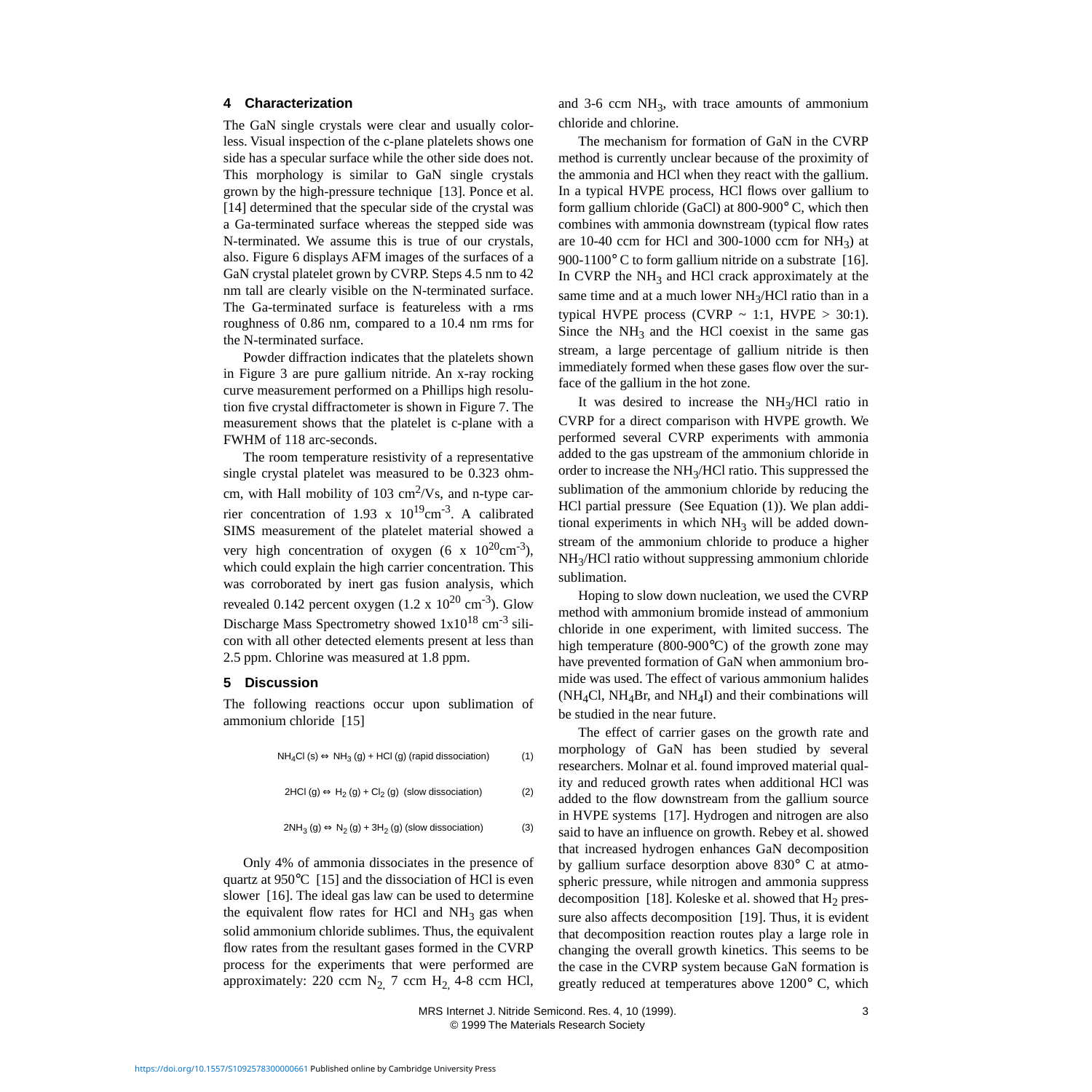might in part result from the equilibrium being shifted from GaN formation to GaN decomposition.

The constant reflux of growth could be one of the reasons why a large number of nucleation sites and crystallographic orientations of GaN result from vapor reactions. The equivalent gallium and nitrogen vapor pressures during the formation of GaN also have an effect on crystal morphology, as seen from the results in both the CVRP and other GaN growth processes [\[8\]](#page-4-4) [\[10\].](#page-4-6) In CVRP, the gallium and nitrogen vapor pressures are functions of both the intermediate compounds present and of the change in flow and diffusion conditions during the formation of the GaN crust. The formation-decomposition mechanism and the gallium and nitrogen vapor pressures may both influence nucleation and growth.

Oxygen and other contaminants also could affect growth mechanics. Chu et al. grew gallium nitride by flowing ammonia over gallium suboxide at 1150° C [\[20\].](#page-4-17) Larger crystals resulted when gallium was added to the gallium suboxide. Kuznetsov et al. showed that trace amounts of oxygen and water caused formation of β-GaN during post-growth processing of HVPE-grown GaN [\[21\].](#page-4-18) It is not as yet known how or whether oxygen influences the growth of CVRP GaN crystals before, during, and after sublimation of ammonium chloride is initiated.

Oxygen is probably the major factor in the high carrier concentration  $(>10^{19})$  in our CVRP GaN samples. This is undesirable for device applications.In our experiments oxygen could be introduced when the ammonium chloride, which is hygroscopic, is briefly exposed to air before loading, even though the ammonium chloride is purged with forming gas at  $\sim 150^{\circ}$ C before being raised to sublimation temperatures. A small quantity of impurities could also come from the recovery system or outside the furnace by back-diffusion. Silicon contamination could be coming from the gallium metal. Finally, a small percentage of the concentrations of silicon and oxygen found in the CVRP crystals might have come from the quartz tube used in the growth chamber. The CVRP furnace will be redesigned to reduce the oxygen and other impurities in order to obtain crystals with smaller carrier concentrations.

In order to grow large bulk crystals, the kinetics of the system must be controlled. One of the main problems of growing bulk GaN at a high rate is the difficulty in containing the formation of GaN to a small reaction zone because of the growth reflux mentioned above. Successful transport processes for production of bulk crystals result when equilibrium of the growth reactions can be confined to a small temperature zone. A number of parameters influence the reaction rate between the reactant gases derived from ammonium chloride and the gallium metal in the CVRP. These include temperature gradient, exposed surface area of the gallium metal, the amount of ammonium chloride entrained in the carrier gas stream, growth and decomposition kinetics, and impurities such as oxygen. The thermodynamics and transport mechanism of gallium with the reactant gases in the hot zone is currently being investigated to increase crystal size and reduce the number of nucleation sites.

#### **6 Summary**

A new process for synthesis and growth of GaN single crystals by a chemical vapor reaction process (CVRP) has been described. The CVRP is distinguished by simplicity of design, low process temperatures and pressure, and abatement of toxic chemicals. Growth rates for GaN platelets were 25-100  $\mu$ m/hr in the a-direction. Single crystal c-plane platelets of 9mm x 2mm x 100 µm thick were obtained by the process. Seeded growth in the cdirection with a growth rate of  $20-25 \mu m$  /hour was also accomplished by re-growth on previously grown c-plane material. The platelets were single crystals of high purity material, with the exception of oxygen and silicon. A representative crystal had shallow donor doping concentration of  $\sim 2 \times 10^{19}$  cm<sup>-3</sup>, roughly consistent with the oxygen concentration.

#### **ACKNOWLEDGMENTS**

**The authors thank AFRL-Sensor Directorate colleagues Sheng-Qi Wang for the x-ray rocking curve measurements, Pearl Yip for AFM measurements, Alvin Drehman for x-ray powder diffraction measurements, Michael Alexander for unwavering support and critical readings of manuscript drafts, and Gerald Iseler for technical discussions. David Look of Wright State University, James Solomon of the University of Dayton Research Institute, Dayton Ohio, and Rex Jones and Adam Saxler of the Air Force Research Laboratory, Materials and Manufacturing Directorate, Wright-Patterson Air Force Base, Ohio, provided additional characterization. This work was sponsored in part by the Air Force Office of Scientific Research (Gerald Witt and Maj. Dan Johnstone, program managers).**

# **REFERENCES**

<span id="page-3-0"></span>[1] W. Doolittle, T. Kropewnicki, C. Carter-Coman, S. Stock, P. Kohl, N. Jokerst, R. Metzger, S. Kang, K. Lee, G. May, A. Brown, *J. Vac. Sci. Technol. B 16*, 1300 (1998).

<span id="page-3-1"></span>[2] T. Detchprohm, H. Amano, K. Hiramatsu, I. Akasaki, *J. Cryst. Growth 128*, 384 (1993).

<span id="page-3-2"></span>[3] S Fischer, C Wetzel, WL Hansen, ED Bourret-Courchesne, BK Meyer, EE Haller, *Appl. Phys. Lett. 69*, 2716-2718 (1996).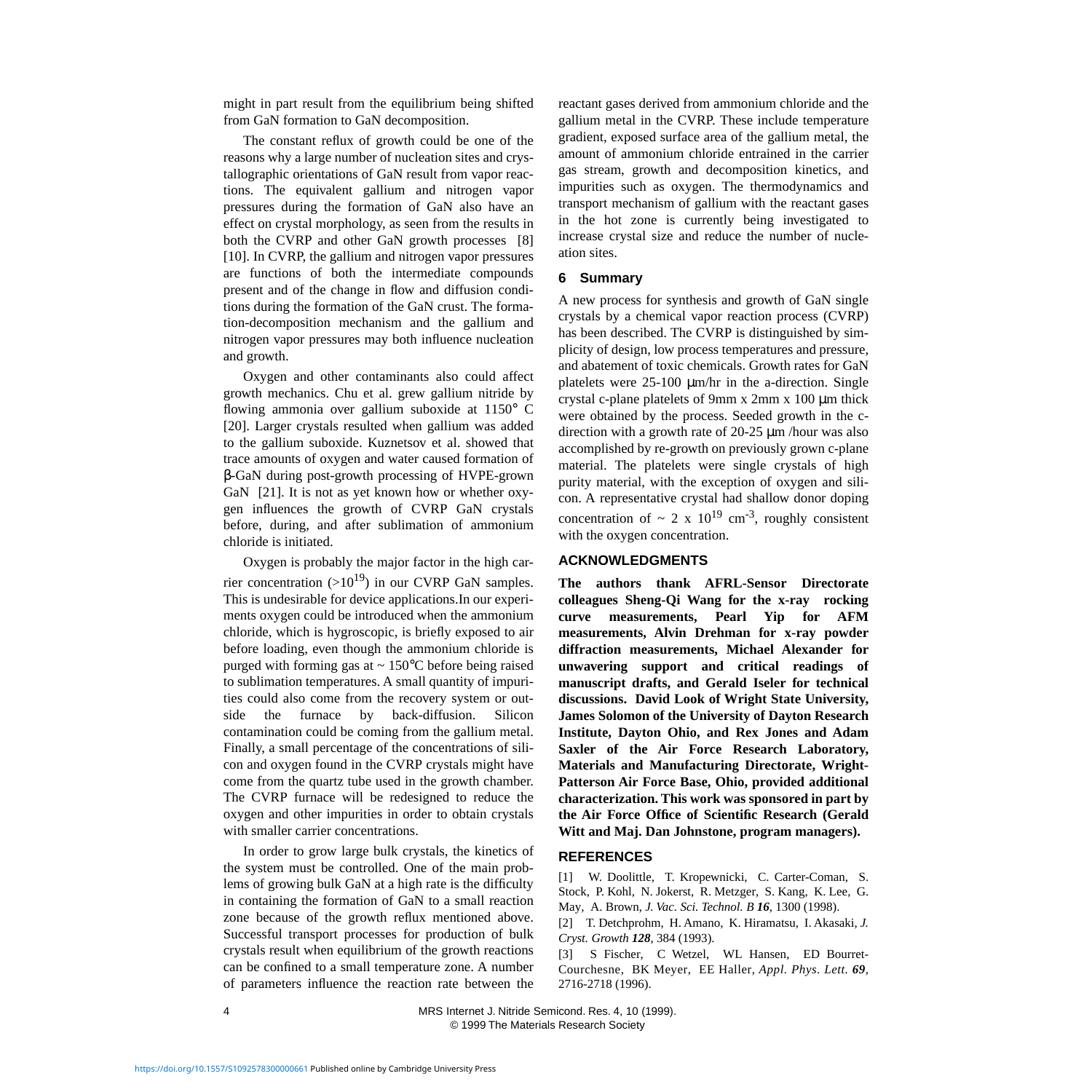<span id="page-4-0"></span>[4] "Hydride Vapor Epitaxial Growth of III-V Nitrides" R.J. Molnar, in Semiconductors and Semimetals, Vol. 57, Gallium Nitride II, ed. by J. I. Pankove and T. D. Moustakas, (Academic Press, 1998),

<span id="page-4-1"></span>[5] T. Gehrke, K.J. Linthicum, D.B. Thomson, P. Rajagopal, A.D. Batchelor, R.F. Davis, *MRS Internet J. Nitride Semicond. Res. 4S1*, G3.2 (1999).

<span id="page-4-2"></span>[6] Tsvetanka S. Zheleva, Scott A. Smith, Darren B. Thomson, Thomas Gehrke, Kevin J. Linthicum, Pradeep Rajagopal, Eric Carlson, Waeil M. Ashmawi, Robert F. Davis, *MRS Internet J. Nitride Semicond. Res. 4S1*, G3.38 (1999).

<span id="page-4-3"></span>[7] O. Parillaud, V. Wagner, H. J. Buehlmann, Marc ILEGEMS , *MRS Internet J. Nitride Semicond. Res. 3*, 40 (1998).

<span id="page-4-4"></span>[8] I. Grzegory, M. Bockowski, B. Lucznik, S. Krukowski, M. Wroblewski, S. Porowski, *MRS Internet J. Nitride Semicond. Res. 1*, 20 (1996).

<span id="page-4-5"></span>[9] M. Kelly, R. Vaudo, V. Phanse, L. Gorgens, O. Ambacher, M. Stutzman, *Jpn. J. Appl. Phys. 38*, L217 (1999).

<span id="page-4-6"></span>[10] D. Elwell, R. S. Feigelson, M. M. Simkins, W. A. Tiller, *J. Cryst. Growth 66*, 45 (1984).

<span id="page-4-7"></span>[11] C.T. Foxon, T.S. Cheng, D. Korakakis, S.V. Novikov, R.P. Campion, I. Grzegory, S. Porowski, M. Albrecht, H.P. Strunk, *MRS Internet J. Nitride Semicond. Res. 4S1*, G4.11 (1999).

<span id="page-4-8"></span>[12] M. Kamp, C. Kirchner, V. Schwegler, A. Pelzmann, E.J. Ebeling, M. Lesczczynski, I. Grzegory, T. Suski, S. Porowski, *MRS Internet J. Nitride Semicond. Res. 4S1*, G10.2 (1999).

<span id="page-4-10"></span>[13] G. Nowak, S. Krukowski, I. Grzegory, S. Porowski, J.M. Baranowski, K. Pakula, J. Zak, *MRS Internet J. Nitride Semicond. Res. 1*, 5 (1996).

<span id="page-4-11"></span>[14] F.A. Ponce, D.P. Bour, W.T. Young, M. Saunders, J.W. Steeds, *Appl. Phys. Lett. 69*, 337-339 (1996).

<span id="page-4-12"></span>[15] A. Smith, R. Calvert, *J. Am. Chem. Soc. 36*, 1363 (1914).

<span id="page-4-13"></span>[16] "Hydrogen Bromide and its Salts", D. John, in *Bromine and its Compounds, ed. by Z. Jolles,(* Academic Press, New York, 1966 )

<span id="page-4-14"></span>[17] R. J. Molnar, R. Aggarwal, Z. L. Liau, E. R. Brown, I. Melngailis, W. Gütz, L. T. Romano, N. M. Johnson, *Mater. Res. Soc. Symp. Proc. 395*, 189-194 (1996).

<span id="page-4-15"></span>[18] A. Rebey, T. Boufaden, B. El Jani, *J. Cryst. Growth 203*, 12 (1999).

<span id="page-4-16"></span>[19] D.D. Koleske, A.E. Wickenden, R.L. Henry, M.E. Twigg, J.C. Culbertson, R.J. Gorman, *MRS Internet J. Nitride Semicond. Res. 4S1*, G3.70 (1999).

<span id="page-4-17"></span>[20] T. L. Chu, K. Ito, R. K. Smeltzer, S. S. C. Chu, *J. Electrochem.Soc. 121*, 159 (1974).

<span id="page-4-18"></span>[21] AV Kuznetsov, EV Rakova, SS Lee, PJ Chong, *J. Cryst. Growth 167*, 458-467 (1996).

#### <span id="page-4-9"></span>**FIGURES**



Figure 1. Schematic of a Chemical Vapor Reaction Process (CVRP) reactor.



Figure 2. Polycrystalline mass of GaN.



Figure 3. Single crystals of GaN plates. (c-direction is normal to platelet surface.)

 MRS Internet J. Nitride Semicond. Res. 4, 10 (1999). 5 © 1999 The Materials Research Society